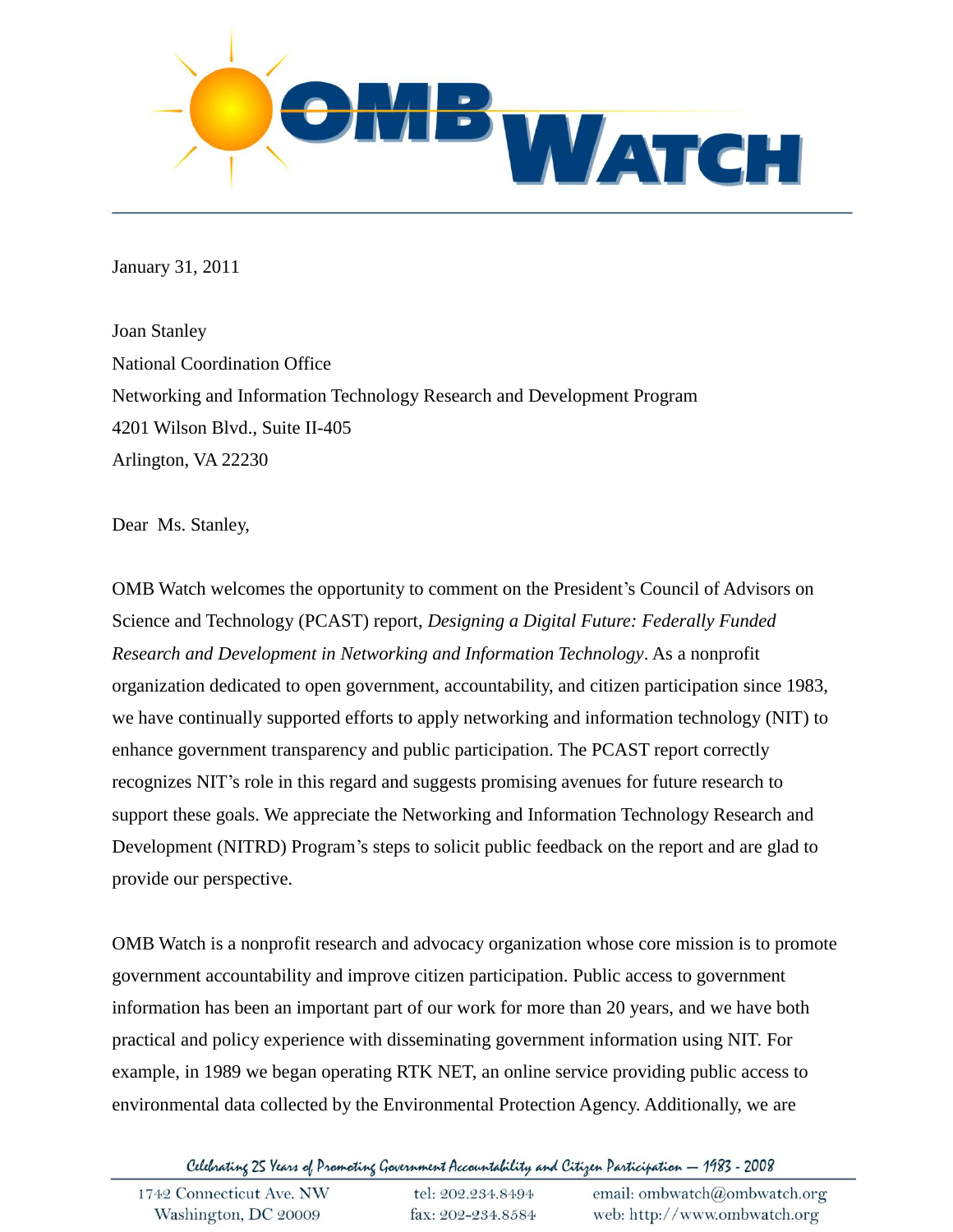engaged in agency regulatory processes and encourage agency rules to be sensible and responsive to public needs.

Our long held advocacy of open government makes us particularly interested in the digital democracy section of the report and we will focus our comments on that discussion. OMB Watch supports the report's vision of "digital democracy" as a more responsive and accountable government, with improved citizen participation and better access to government records and data. We also agree that "advances in NIT are essential to achieving the goals of open government" and that federal NIT research and development (R&D) investments should advance that vision.

Usability of government data, as mentioned in the report, is a critical responsibility. While echoing the report's recognition of the Data.gov initiative, we believe that government should be more than a warehouse for data. In some instances agencies should provide tools to help citizens understand and interact with those data, alongside tools provided by non-governmental entities. For instance, in 2006 we launched FedSpending.org, a website to help citizens access federal spending data. The federal contracts and assistance spending data had been available for years from the General Services Administration and the Census Bureau, but proved difficult for many users to work with. Our site strove to make it easier for citizens to answer basic questions such as who received federal spending and where was money being spent. The improvements in usability made the site highly trafficked and frequently cited by journalists and bloggers. The FedSpending.org software later served as the basis for USAspending.gov, an official government website operated by the Office of Management and Budget.

The report also emphasizes the power of data visualizations, which OMB Watch also agrees is an important tool to making complex data understandable for the public. In fact, we are presently developing data visualization platform that will allow citizens to examine federal spending data in the context of needs and government performance in different geographic regions. Such a tool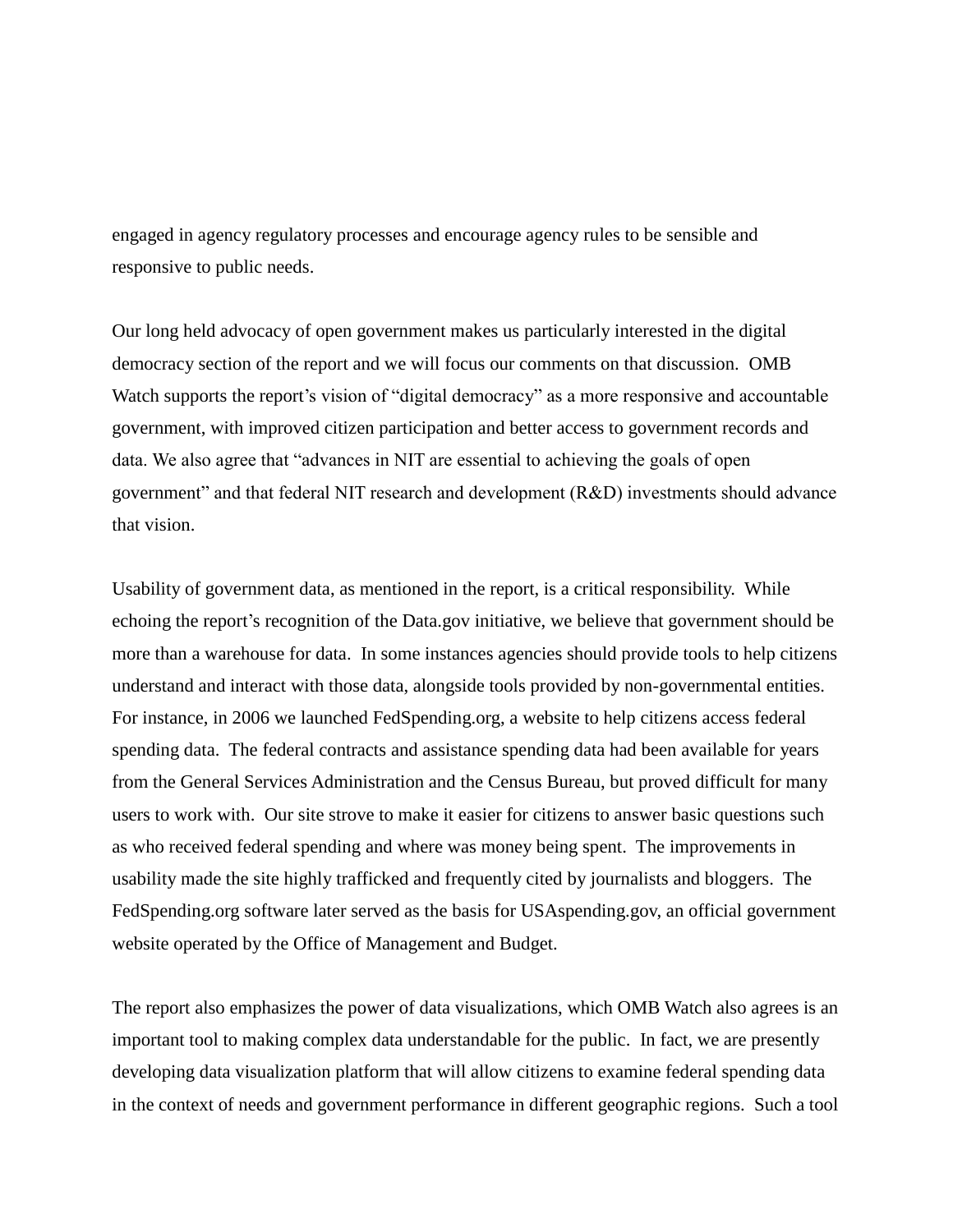should allow the public to easily examine issues of equity and fairness of government spending through interactive national maps. Similar to our earlier work on RTK NET and FedSpending.org, our hope is to encourage the government to follow suit and develop data visualizations of its own.

However, in some cases the report's vision for digital democracy falls short. Most troublesome is the report's statement that "overregulation will be reduced because regulators have better information." In fact, public protections are usually developed through a painstaking process based on fact, science, interagency review, and extensive public comment periods. Improved information may make regulations and government programs more effective, but rarely could it replace carefully considered regulatory requirements. We strongly caution against promoting information as a means to reduce public protections.

In fact, while not completely foreclosing the possibility that overregulation occasionally takes place, we argue that underregulation is both more prevalent and more damaging. The devastating social and economic impacts of the financial crisis, the BP Deepwater Horizon oil spill, Massey Energy's Upper Big Branch mine explosion, and the thousands of Americans sickened annually by foodborne illnesses are in each case the symptom of a regulatory system which was insufficient for its task. Federal NIT R&D should properly concern itself with this problem too.

With regard to research opportunities to support NIT for digital democracy, the report identifies several promising areas. The authentication of government information, techniques to improve data quality, and widely accessible tools for data visualization are all important goals which face technical challenges. As an example of such research currently in progress, we point to the interesting work of Stuart Shulman, a National Science Foundation grantee at the University of Massachusetts Amherst, to apply text analysis methods to improve processing of records requests under the Freedom of Information Act.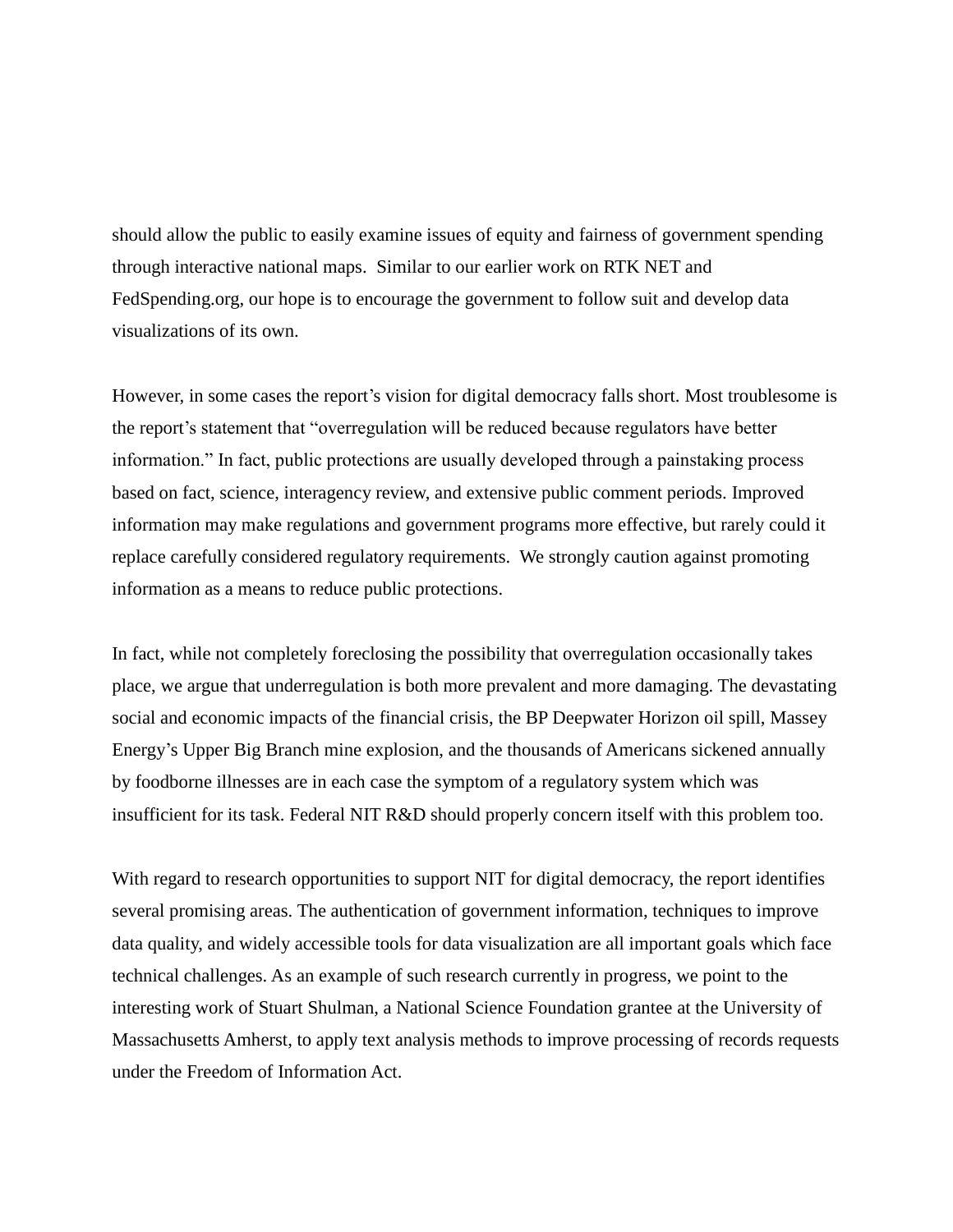In addition, research priorities identified in other parts of the report could also pay dividends for open government. Information management and preservation plays a critical role in the creation of our historical record, yet as government documents have become increasingly electronic, many experts are concerned that practices in these areas have not kept up. In addition, developing the next generation of sensors could yield increasingly low-cost, high-quality methods of detecting environmental damage – and making that information available to citizens.

In the shorter term, we agree with the report's assessment that "progress toward opening data and documents … deserve continued effort and attention." The report's recommended multi-agency effort to translate fundamental NIT research into open government practice could be a mechanism to enhance that progress. We agree that public participation is crucial in such a process. The public should help in identifying NIT developments which hold significant promise for open government applications and in establishing priorities for NIT research on open government questions. For instance, in May 2010 the Civilian Agency Acquisition Council and the Defense Acquisition Regulations Council issued an advance notice of proposed rulemaking soliciting public input on how best to publish government contracts online without revealing protected information such as trade secrets. That question could benefit considerably from a national testbed such as the report proposes.

Progress toward opening data should also include opening data about NIT R&D. We support the report's recommendation that the National Coordination Office for NITRD create a publicly available database of federally-funded NIT research.

OMB Watch appreciates the opportunity to comment on the PCAST report and we hope you take our recommendations into consideration. If you have questions about our comments or want to discuss the issues further, please feel free to contact us.